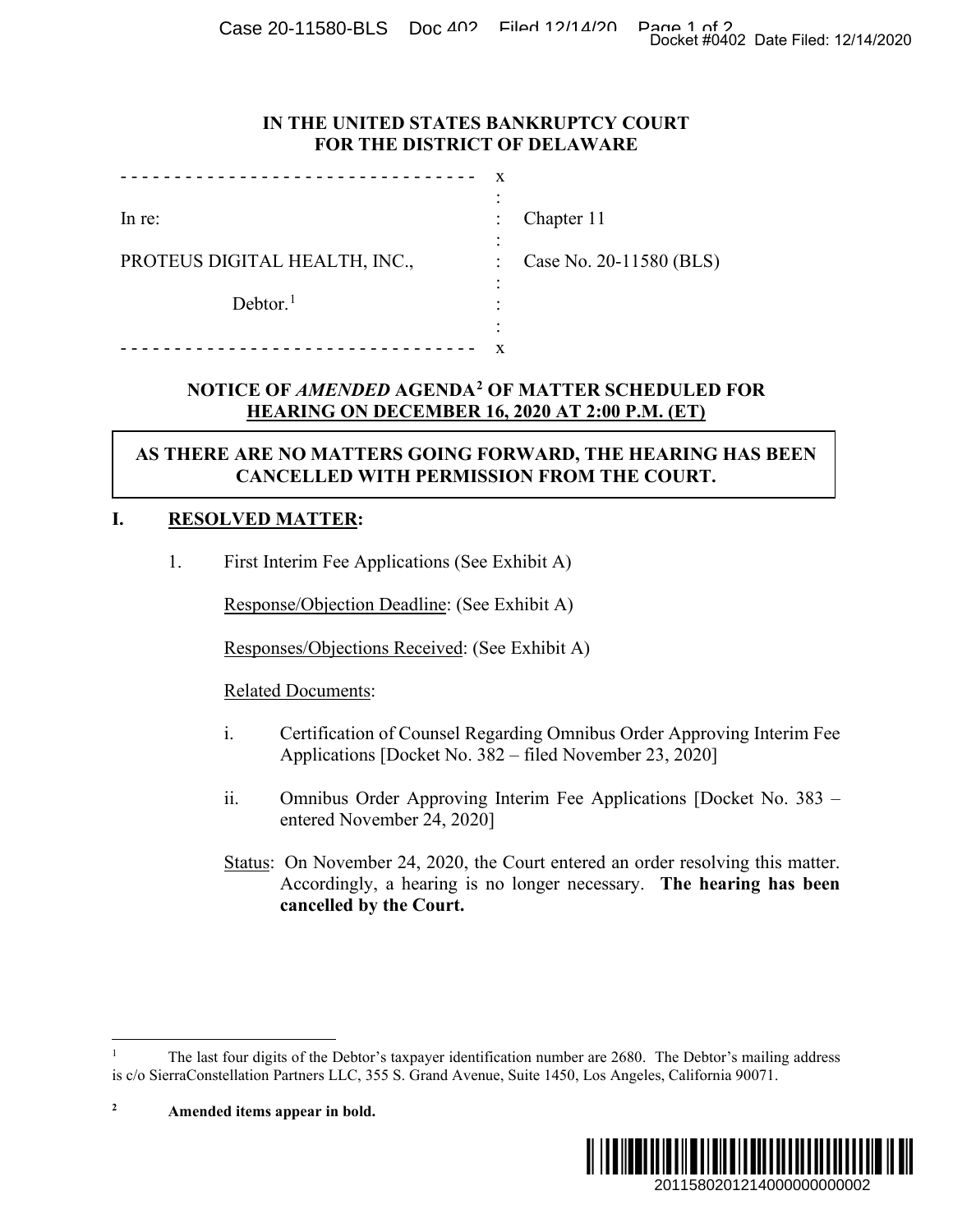# Dated: December 14, 2020 A.M. SACCULLO LEGAL, LLC

*/s/ Mary E. Augustine* Mary E. Augustine (No. 4477) 27 Crimson King Drive Bear, Delaware 19701 Telephone: (302) 836-8877 Facsimile: (302) 836-8787 Email: [meg@saccullolegal.com](mailto:meg@saccullolegal.com)

*Attorneys for the Liquidating Trust*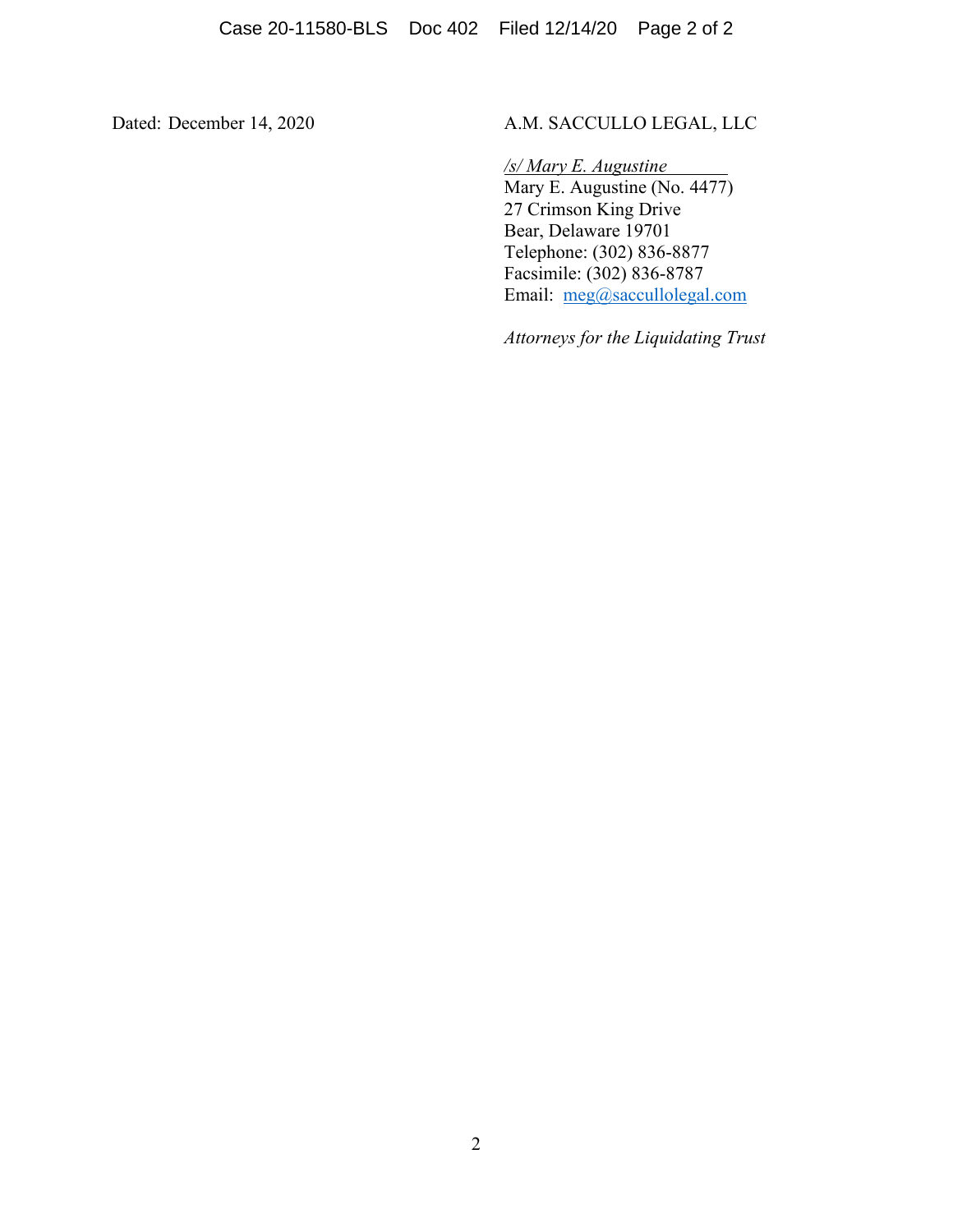# **EXHIBIT A**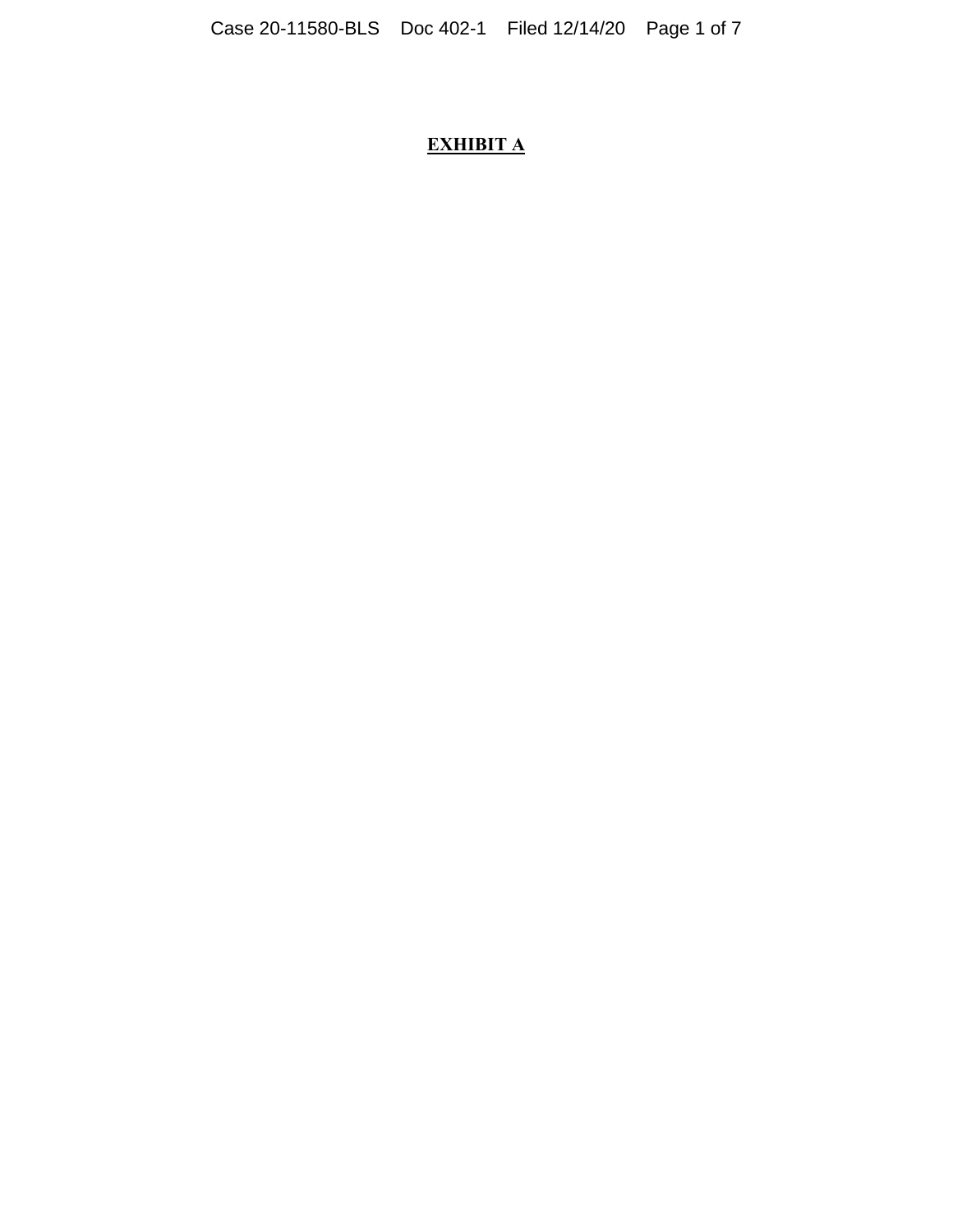### **IN THE UNITED STATES BANKRUPTCY COURT FOR THE DISTRICT OF DELAWARE**

|                               | x |                                          |
|-------------------------------|---|------------------------------------------|
|                               |   |                                          |
| $ln re$ :                     |   | Chapter 11                               |
|                               | ۰ |                                          |
| PROTEUS DIGITAL HEALTH, INC., | ÷ | Case No. 20-11580 (BLS)                  |
|                               |   |                                          |
| Debtor.                       |   |                                          |
|                               |   | Re: Docket Nos. 326, 327, 328, 335 & 336 |
|                               | x |                                          |

## **INDEX FOR FIRST INTERIM FEE APPLICATIONS TO BE CONSIDERED AT THE HEARING ON DECEMBER 16, 2020 AT 2:00 P.M. (ET)**

1. First Interim Application of Goodwin Procter LLP for Compensation for Services Rendered and for Reimbursement of Expenses as Counsel to the Debtor and Debtor in Possession for the Period June 15, 2020 Through September 30, 2020 [Docket No. 326 – filed October 27, 2020]

| <b>Objection/Response Deadline:</b> | November 17, 2020 at 4:00 p.m. (ET) |  |
|-------------------------------------|-------------------------------------|--|
|                                     |                                     |  |

Objections/Responses Received: None.

- A. First Monthly Application of Goodwin Procter LLP for Compensation for Services Rendered and for Reimbursement of Expenses as Counsel to the Debtor and Debtor in Possession for the Period June 15, 2020 Through June 30, 2020 [Docket No. 147 – filed July 27, 2020]
- B. Certificate of No Objection Regarding First Monthly Application of Goodwin Procter LLP for Compensation for Services Rendered and for Reimbursement of Expenses as Counsel to the Debtor and Debtor in Possession for the Period June 15, 2020 Through June 30, 2020 [Docket No. 224 – filed August 18, 2020]
- C. Second Monthly Application of Goodwin Procter LLP for Compensation for Services Rendered and for Reimbursement of Expenses as Counsel to the Debtor and Debtor in Possession for the Period July 1, 2020 Through July 31, 2020 [Docket No. 243 – filed September 1, 2020]
- D. Certificate of No Objection Regarding Second Monthly Application of Goodwin Procter LLP for Compensation for Services Rendered and for Reimbursement of Expenses as Counsel to the Debtor and Debtor in Possession for the Period July 1, 2020 Through July 31, 2020 [Docket No. 275 – filed September 23, 2020]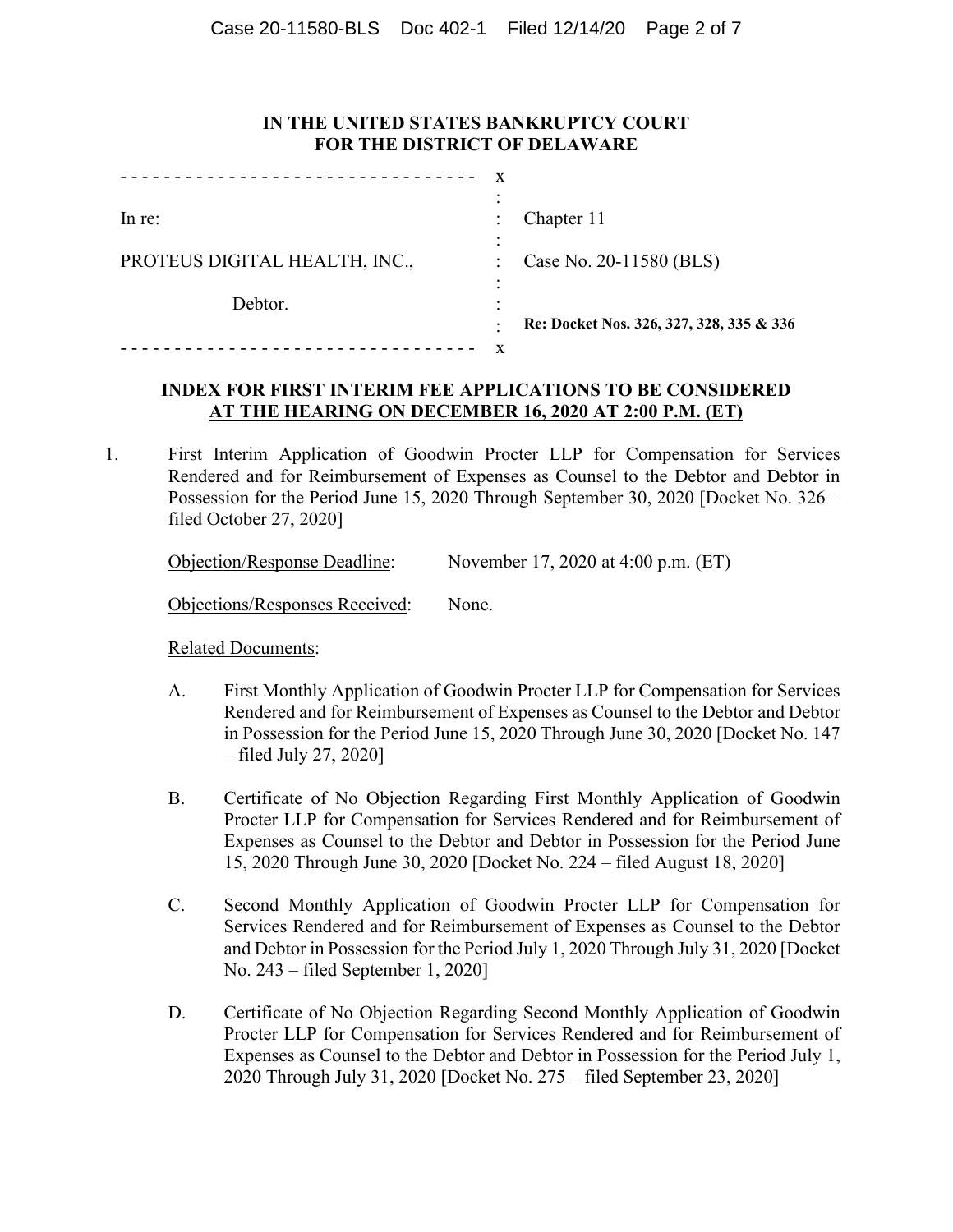- E. Third Monthly Application of Goodwin Procter LLP for Compensation for Services Rendered and for Reimbursement of Expenses as Counsel to the Debtor and Debtor in Possession for the Period August 1, 2020 Through August 31, 2020 [Docket No. 283 – filed October 1, 2020]
- F. Certificate of No Objection Regarding Third Monthly Application of Goodwin Procter LLP for Compensation for Services Rendered and for Reimbursement of Expenses as Counsel to the Debtor and Debtor in Possession for the Period August 1, 2020 Through August 31, 2020 [Docket No. 317 – filed October 23, 2020]
- G. Fourth Monthly Application of Goodwin Procter LLP for Compensation for Services Rendered and for Reimbursement of Expenses as Counsel to the Debtor and Debtor in Possession for the Period September 1, 2020 Through September 30, 2020 [Docket No. 311 – filed October 15, 2020]
- H. Certificate of No Objection Regarding Fourth Monthly Application of Goodwin Procter LLP for Compensation for Services Rendered and for Reimbursement of Expenses as Counsel to the Debtor and Debtor in Possession for the Period September 1, 2020 Through September 30, 2020 [Docket No. 349 - filed November 6, 2020]
- 2. First Interim Application of Potter Anderson & Corroon LLP for Compensation for Services Rendered and for Reimbursement of Expenses as Delaware Counsel to the Debtor and Debtor in Possession for the Period June 15, 2020 Through September 30, 2020 [Docket No. 327 – filed October 27, 2020]

Objection/Response Deadline: November 17, 2020 at 4:00 p.m. (ET)

Objections/Responses Received: None.

- A. First Monthly Application of Potter Anderson & Corroon LLP for Compensation for Services Rendered and for Reimbursement of Expenses as Delaware Counsel to the Debtor and Debtor in Possession for the Period June 15, 2020 Through June 30, 2020 [Docket No. 148 – filed July 27, 2020]
- B. Certificate of No Objection Regarding First Monthly Application of Potter Anderson & Corroon LLP for Compensation for Services Rendered and for Reimbursement of Expenses as Delaware Counsel to the Debtor and Debtor in Possession for the Period June 15, 2020 Through June 30, 2020 [Docket No. 225 – filed August 18, 2020]
- C. Second Monthly Application of Potter Anderson & Corroon LLP for Compensation for Services Rendered and for Reimbursement of Expenses as Delaware Counsel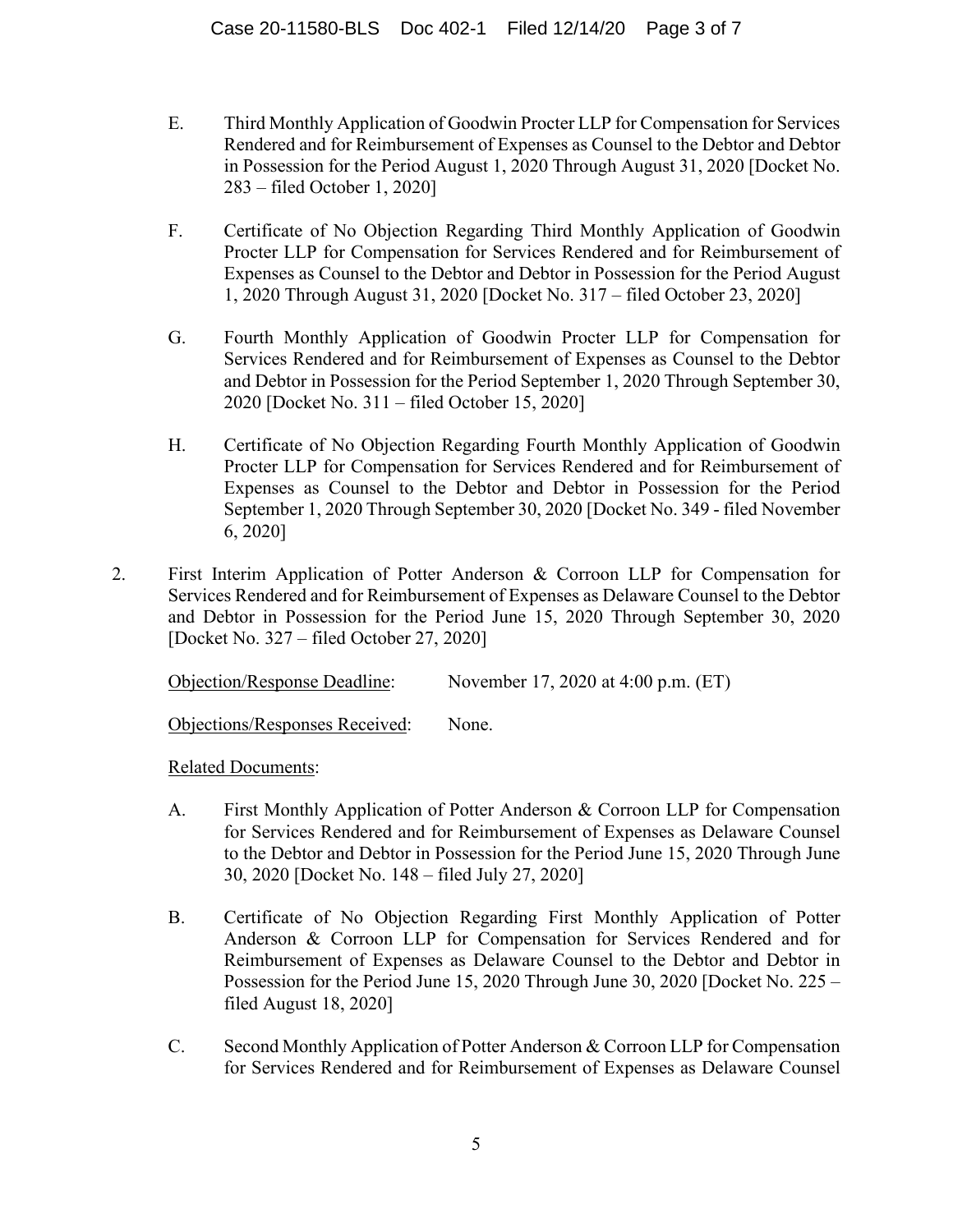to the Debtor and Debtor in Possession for the Period July 1, 2020 Through July 31, 2020 [Docket No. 242 – filed September 1, 2020]

- D. Certificate of No Objection Regarding Second Monthly Application of Potter Anderson & Corroon LLP for Compensation for Services Rendered and for Reimbursement of Expenses as Delaware Counsel to the Debtor and Debtor in Possession for the Period July 1, 2020 Through July 31, 2020 [Docket No. 275 – filed September 23, 2020]
- E. Third Monthly Application of Potter Anderson & Corroon LLP for Compensation for Services Rendered and for Reimbursement of Expenses as Delaware Counsel to the Debtor and Debtor in Possession for the Period August 1, 2020 Through August 31, 2020 [Docket No. 276 – filed September 24, 2020]
- F. Certificate of No Objection Regarding Third Monthly Application of Potter Anderson & Corroon LLP for Compensation for Services Rendered and for Reimbursement of Expenses as Delaware Counsel to the Debtor and Debtor in Possession for the Period August 1, 2020 Through August 31, 2020 [Docket No. 312 – filed October 16, 2020]
- G. Fourth Monthly Application of Potter Anderson & Corroon LLP for Compensation for Services Rendered and for Reimbursement of Expenses as Delaware Counsel to the Debtor and Debtor in Possession for the Period September 1, 2020 Through September 30, 2020 [Docket No. 310 – filed October 15, 2020]
- H. Certificate of No Objection Regarding Fourth Monthly Application of Potter Anderson & Corroon LLP for Compensation for Services Rendered and for Reimbursement of Expenses as Delaware Counsel to the Debtor and Debtor in Possession for the Period September 1, 2020 Through September 30, 2020 [Docket No. 350 – November 6, 2020]
- 3. First and Final Fee Application of Raymond James & Associates, Inc. as Investment Banker for the Debtor [Docket No. 328 – filed October 27, 2020]

| Objection/Response Deadline:   | November 17, 2020 at 4:00 p.m. (ET)                                |  |  |  |  |
|--------------------------------|--------------------------------------------------------------------|--|--|--|--|
| Objections/Responses Received: | Informal response of Official Committee of<br>Unsecured Creditors. |  |  |  |  |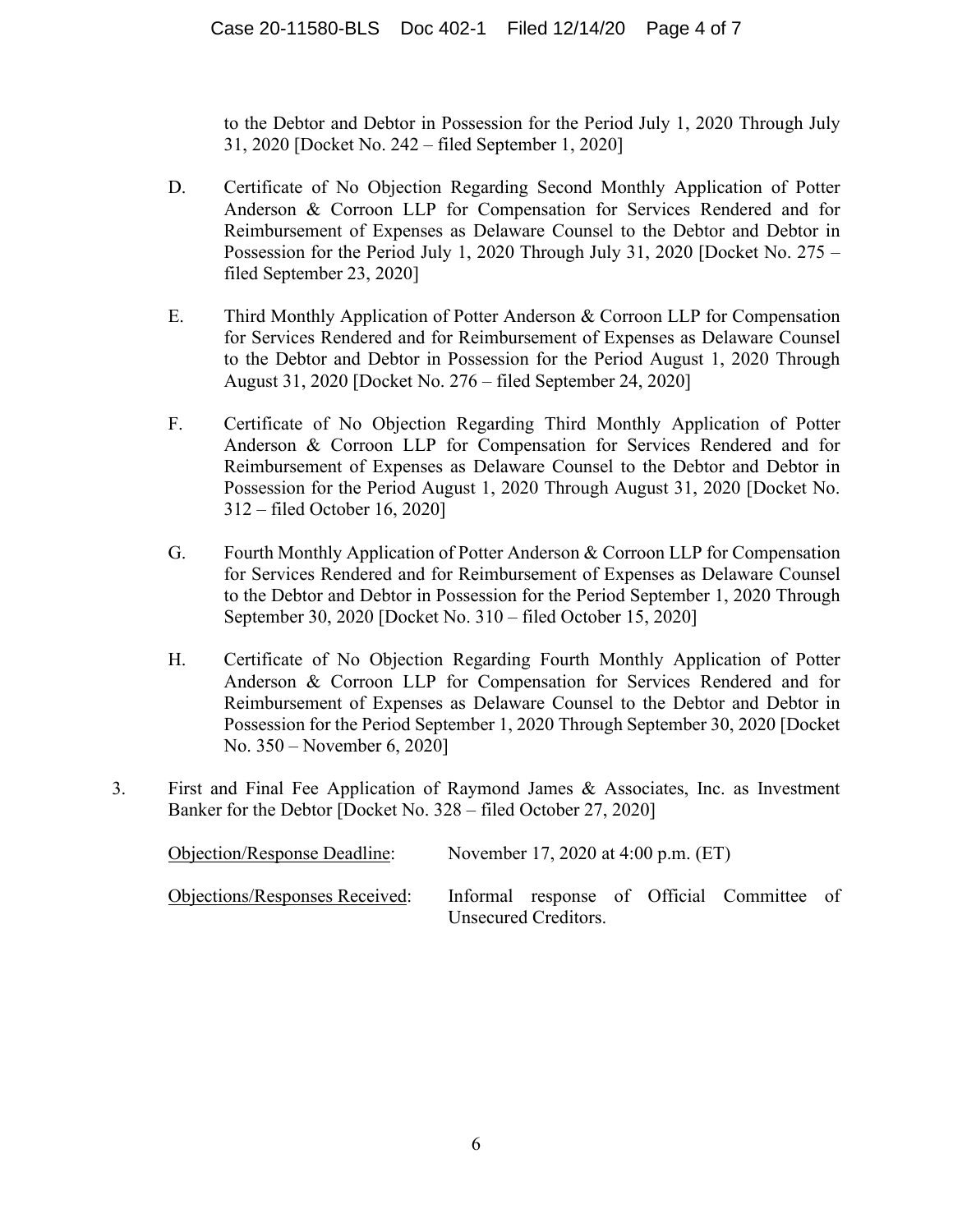## Related Documents:

- A. Certification of Counsel Regarding the First and Final Application of Raymond James & Associates, Inc. as Investment Banker for the Debtor [Docket No. 379— November 19, 2020]
- B. Order Granting First and Final Fee Application of Raymond James & Associates, Inc. as Investment Banker for the Debtor [Docket No. 381—November 23, 2020]
- 4. First Interim Application of A.M. Saccullo Legal, LLC for Compensation for Services Rendered and Reimbursement of Expenses as Counsel to the Official Committee of Unsecured Creditors for the Period June 29, 2020 Through September 30, 2020 [Docket No. 335 – filed October 30, 2020]

| <b>Objection/Response Deadline:</b> | November 20, 2020 at 4:00 p.m. (ET) |  |
|-------------------------------------|-------------------------------------|--|
|                                     |                                     |  |

Objections/Responses Received: None.

- A. First Monthly Application of A.M. Saccullo Legal, LLC for Compensation for Services Rendered and Reimbursement of Expenses as Counsel to the Official Committee of Unsecured Creditors for the Period June 29, 2020 Through July 31, 2020 [Docket No. 251 – filed September 11, 2020]
	- i. Notice of Filing of Amended Exhibit A to First Monthly Application of A.M. Saccullo Legal, LLC for Compensation for Services Rendered and Reimbursement of Expenses as Counsel to the Official Committee of Unsecured Creditors for the Period June 29, 2020 Through July 31, 2020 [Docket No. 253 – filed September 14, 2020]
- B. Certificate of No Objection Regarding First Monthly Application of A.M. Saccullo Legal, LLC for Compensation for Services Rendered and Reimbursement of Expenses as Counsel to the Official Committee of Unsecured Creditors for the Period June 29, 2020 Through July 31, 2020 [Docket No. 301 – filed October 7, 2020]
- C. Second Monthly Application of A.M. Saccullo Legal, LLC for Compensation for Services Rendered and Reimbursement of Expenses as Counsel to the Official Committee of Unsecured Creditors for the Period August 1, 2020 Through August 31, 2020 [Docket No. 305 – filed October 12, 2020]
- D. Certificate of No Objection Regarding Second Monthly Application of A.M. Saccullo Legal, LLC for Compensation for Services Rendered and Reimbursement of Expenses as Counsel to the Official Committee of Unsecured Creditors for the Period August 1, 2020 through August 30, 2020 [Docket No. 346 – filed November 4, 2020]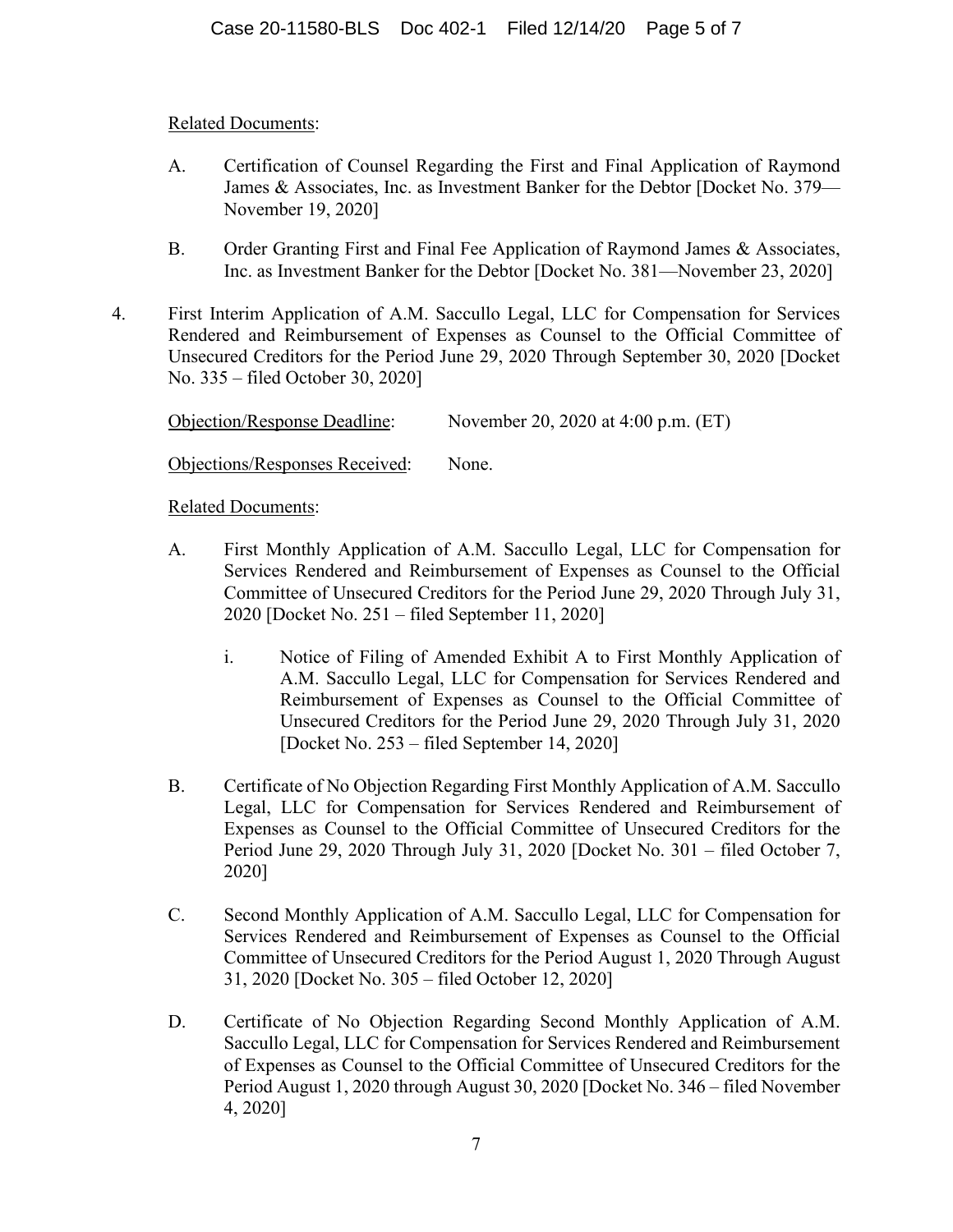- E. Third Monthly Application of A.M. Saccullo Legal, LLC for Compensation for Services Rendered and Reimbursement of Expenses as Counsel to the Official Committee of Unsecured Creditors for the Period September 1, 2020 Through September 30, 2020 [Docket No. 329 – filed October 27, 2020]
- F. Certificate of No Objection Regarding Third Monthly Application of A.M. Saccullo Legal, LLC for Compensation for Services Rendered and Reimbursement of Expenses as Counsel to the Official Committee of Unsecured Creditors for the Period September 1, 2020 Through September 30, 2020 [Docket No. 385 – filed November 24, 2020]
- 5. First Interim Application of Dundon Advisers LLC for Allowance of Compensation for Services Rendered and Reimbursement of Expenses as Financial Adviser to the Official Committee of Unsecured Creditors for the Period from July 1, 2020 Through September 30, 2020 [Docket No. 336 – filed October 30, 2020]

Objection/Response Deadline: November 20, 2020 at 4:00 p.m. (ET)

Objections/Responses Received: None.

- A. First Monthly Application of Dundon Advisers, LLC for Compensation for Services Rendered and Reimbursement of Expenses as Financial Adviser to the Official Committee of Unsecured Creditors for the Period July 1, 2020 Through July 31, 2020 [Docket No. 247 – filed September 9, 2020]
- B. Certificate of No Objection Regarding First Monthly Application of Dundon Advisers, LLC for Compensation for Services Rendered and Reimbursement of Expenses as Financial Advisers to the Official Committee of Unsecured Creditors for the Period July 1, 2020 Through July 31, 2020 [Docket No. 293 – filed October 5, 2020]
- C. Second Monthly Application of Dundon Advisers, LLC for Compensation for Services Rendered and Reimbursement of Expenses as Financial Adviser to the Official Committee of Unsecured Creditors for the Period August 1, 2020 Through August 31, 2020 [Docket No. 308 – filed October 14, 2020]
- D. Certification of No Objection Regarding Second Monthly Application of Dundon Advisers, LLC for Compensation for Services Rendered and Reimbursement of Expenses as Financial Adviser to the Official Committee of Unsecured Creditors for the Period August 1, 2020 Through August 31, 2020 [Docket No. 348 – filed November 6, 2020]